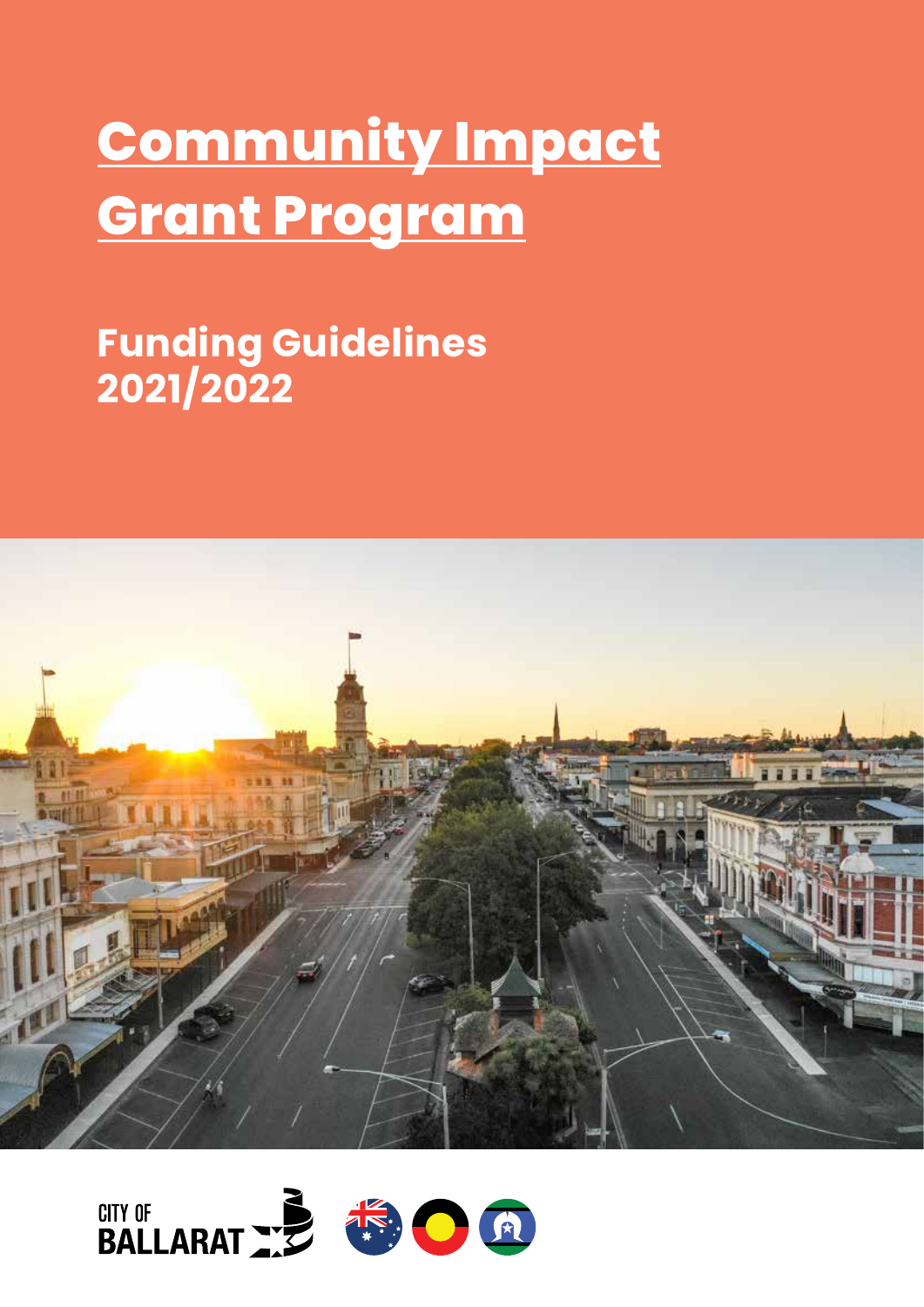## **What do I need to know?**

- There will be up to four grant rounds in 2021/2022
- You must be incorporated or auspiced by an incorporated organisation
- You must have public liability insurance to the value of \$20 million
- Activities must promote two or more of the funding priorities
- Activities must take place within the Ballarat municipality
- If you are an organisation based outside of Ballarat, you need to partner with a local organisation to access funding
- Applications must be submitted online (please contact us for assistance if required)
- Funding from \$500 to \$20,000 (excluding GST) is available until the grant fund is fully expended
- If you have an outstanding acquittal for a City of Ballarat grant, you will need to finalise that project before applying for more funding
- You can call us for more information on 5320 5500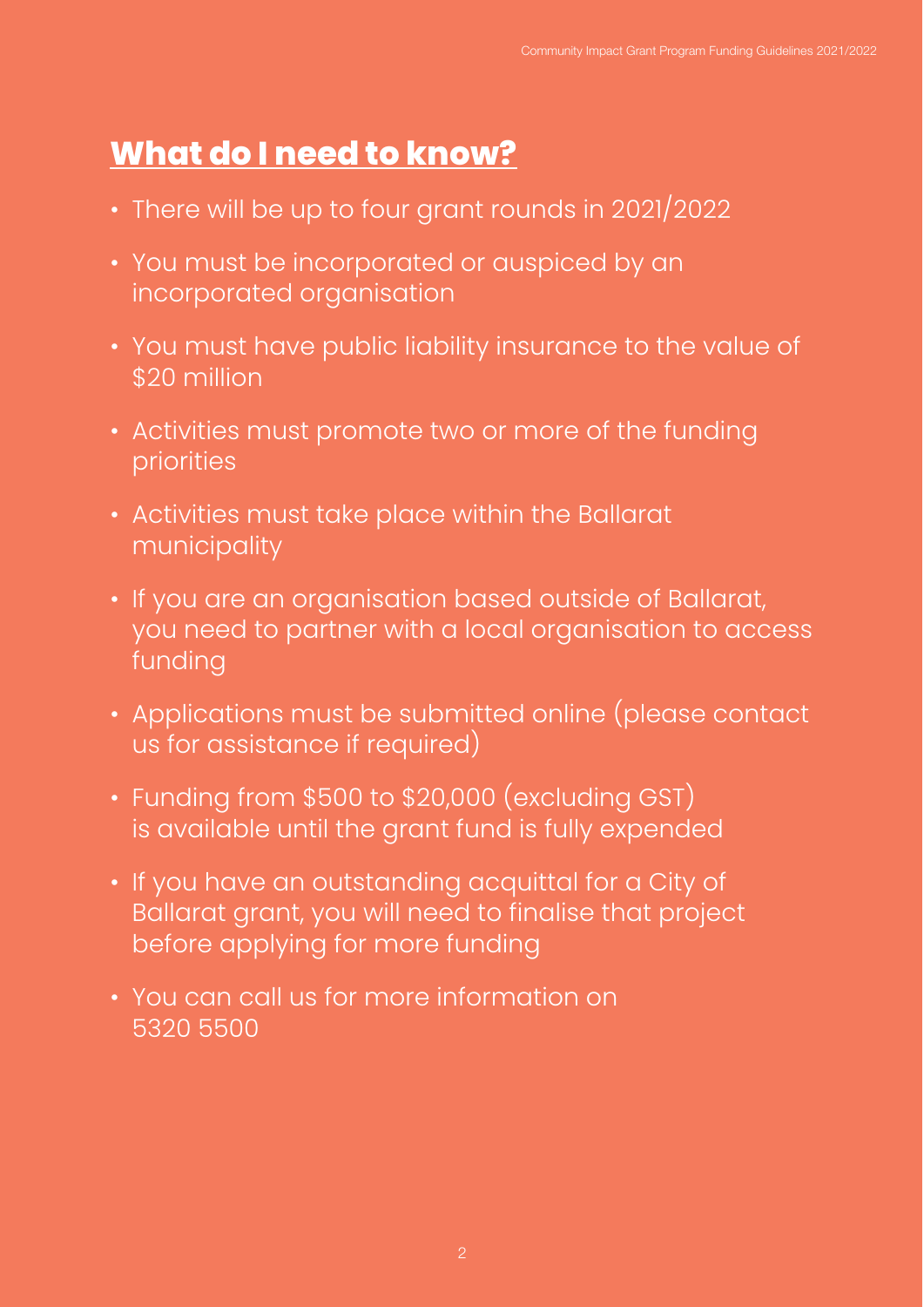#### **INTRODUCTION**

The City of Ballarat recognises the great work undertaken by our community groups, clubs, and organisations. The Community Impact Grant Program (CIGP) builds community capacity and strengthens links between community members and groups by funding programs that advance priority areas for both the City of Ballarat and the community.

Funding applications are assessed by a Community Impact Grant Allocations Committee (Committee) which is comprised of three Councillors, representatives from local community organisations and community members.

These guidelines are designed to provide information about the CIGP application and assessment processes.

#### **ELIGIBLE APPLICANTS**

To be eligible to apply for the CIGP, you must be one of the following:

- Local, not-for-profit incorporated organisation, group, or association
- Non-incorporated group that is auspiced<sup>1</sup> by an incorporated group
- Applicant from outside of Ballarat that is working with a local partner organisation this must be demonstrated with a letter of support outlining the partnership's nature

The following are ineligible to apply for the CIGP:

- Schools (unless they are a partner to a project with a local community organisation and can demonstrate broad community benefit)
- Individuals, sole traders, family trusts, public trading trusts
- Government agencies
- For-profit organisations
- Not-for-profit organisations, groups, and associations from areas other than the Ballarat municipality (unless they can demonstrate they are delivering the project with a local partner)
- Organisations, groups, and associations that have not yet finalised previous grant reporting requirements
- Any group already receiving other City of Ballarat financial support where that funding agreement states that they must not receive any further funding from other City of Ballarat areas

*<sup>1.</sup> An auspice partnership is an arrangement between an incorporated organisation and an unincorporated organisation, where the incorporated organisation takes legal responsibility for the funds and project carried out by the unincorporated organisation. For more information, go to nfplaw.org.au/auspicing*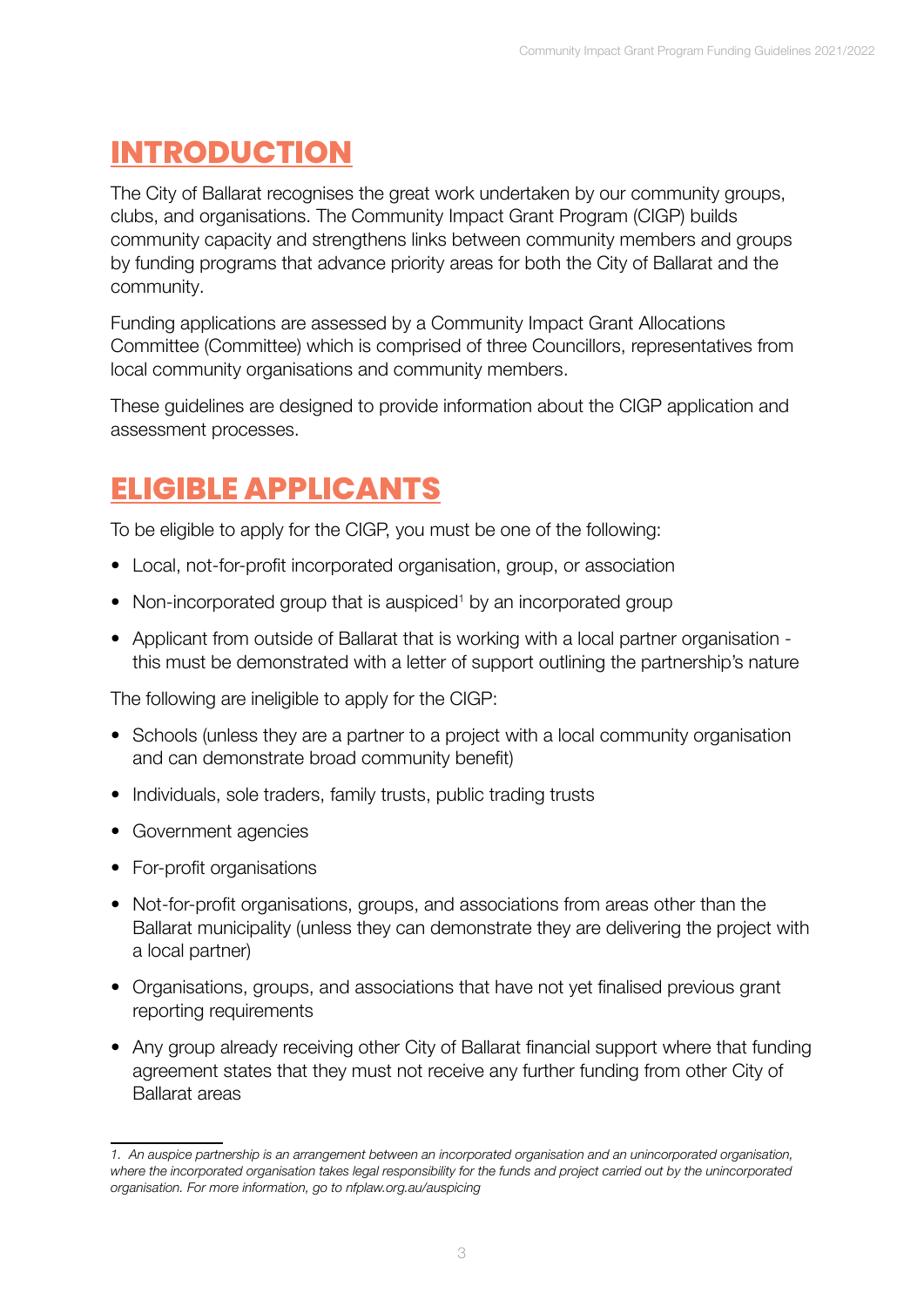#### **ELIGIBLE ACTIVITIES**

Projects funded by the City of Ballarat must provide community benefit. Funding is available for projects that result in the advancement of at least two of the following priority areas:

| <b>Environmental</b><br>sustainability                                                    | Projects that promote environmental sustainability<br>such as the implementation of recycling, reusing<br>and repurposing projects, sustainable gardening<br>programs, and energy and water efficiency programs                                                                                                                                                                                             |
|-------------------------------------------------------------------------------------------|-------------------------------------------------------------------------------------------------------------------------------------------------------------------------------------------------------------------------------------------------------------------------------------------------------------------------------------------------------------------------------------------------------------|
| Healthy,<br>connected<br>& inclusive<br>communities                                       | Projects that encourage community participation,<br>address health priorities, and promote social<br>connectedness. Projects that bring different groups<br>together to achieve joint outcomes. Projects that<br>improve opportunities for inclusion for groups who<br>can sometimes be excluded due to gender, age,<br>cultural background, sexual orientation, financial<br>vulnerability, or disability. |
| <b>Promoting</b><br>community-focused<br>economic outcomes,<br>innovation &<br>resilience | Projects that are innovative, collaborative and<br>promote skills and knowledge sharing. Projects that<br>promote community leadership and resilience.                                                                                                                                                                                                                                                      |

Projects and activities must also:

- Be based in the Ballarat municipality and cater primarily to Ballarat residents
- Projects will be given higher priority for selection if they:
- Outline how they will be accessible by people within your target group regardless of gender, age, cultural background, financial status, or ability)
- Use local suppliers for the project delivery

See our 'Making your project more inclusive' guide at: [ballarat.vic.gov.au/city/my-community/grants](https://www.ballarat.vic.gov.au/city/my-community/grants)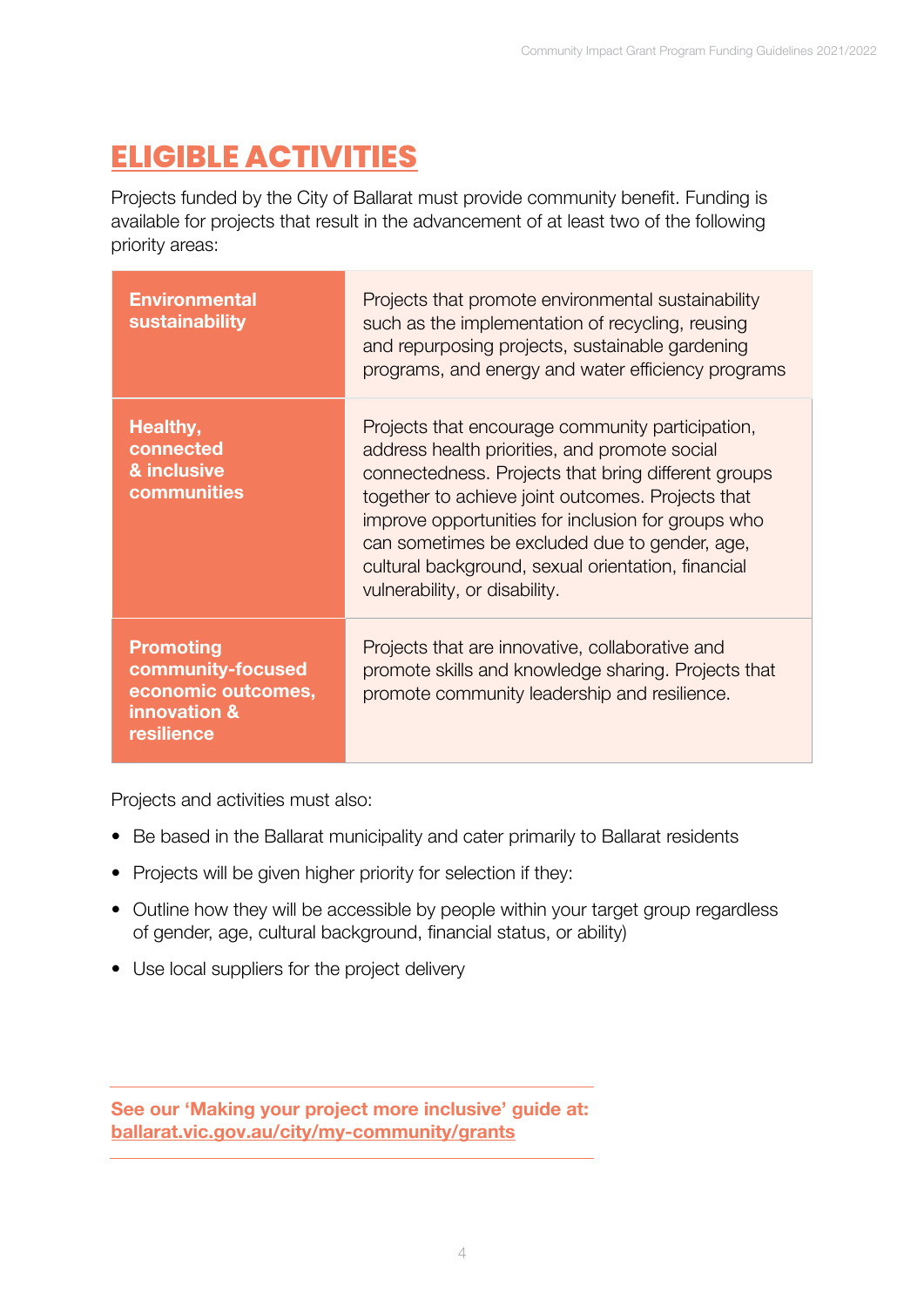Funding will **NOT** be provided for the following project and activity types:

- Profit-making activities
- Activities and projects that are based at facilities where there is little or no public access
- Activities that are the clear responsibility of other government levels or other local government areas
- Activities that occur outside of the Ballarat municipality
- Operational costs (such as staffing costs, insurance, utilities, telephone, internet or rent)
- Projects and activities that have already been funded by the City of Ballarat more than two or three times (unless you can demonstrate how the project/activity has developed and changed)
- Activities that are deemed to be duplicating existing community services
- Prize or gift purchases
- Political, alcohol or gaming related activities
- Individuals' fundraising activities
- Clubs, groups, or organisations' fundraising activities
- Sponsorship applications
- Applications seeking to fund activities retrospectively
- Funding of more than \$1000 for celebrations not open to wider communities
- Capital works and maintenance activities on City of Ballarat or State Governmentowned property
- Tourism-based events and festivals
- Interstate or international travel
- Accommodation

Applicants are encouraged to contact the relevant City of Ballarat department to discuss their project. The best place to start is our Customer Service team on 5320 5500.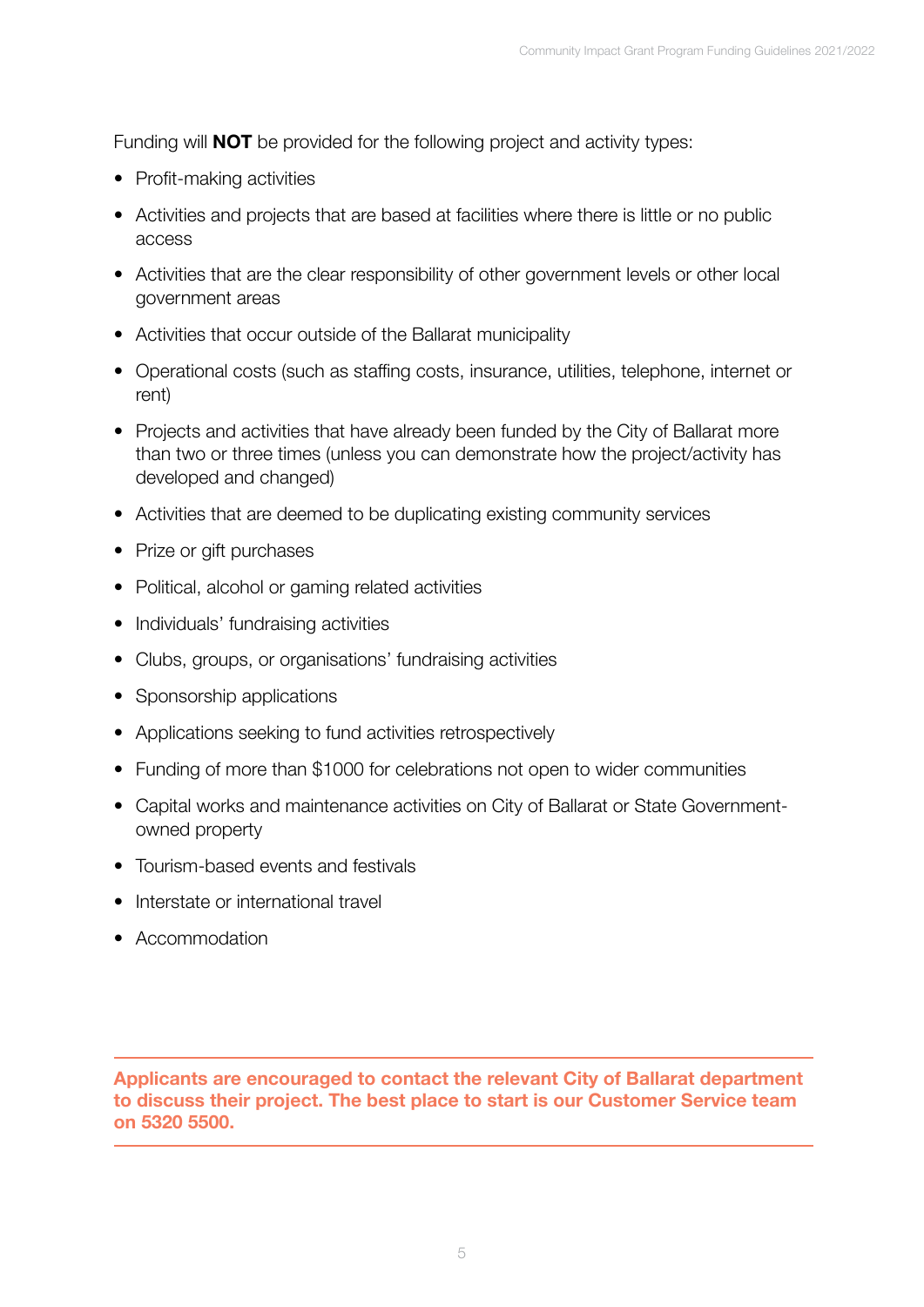### **GRANT PROGRAM CONDITIONS**

Please note the following when developing your application:

- Applicants may apply for funding amounts between \$500 and \$20,000 (GST exclusive)
- Requests over \$10,000 must have a matched cash contribution at a ratio of 2:1 from the applicant organisation (e.g. request for funding of \$15,000 matched by \$7,500 cash from organisation)
- For allocations over \$10,000, half of the grant allocation will be paid on receipt of a signed funding agreement with the remaining half paid on receipt of a satisfactory acquittal report
- For requests over \$10,000, applicants will be required to provide additional information (for example project/event plans, risk management plans)
- For requests under \$2000, applicants can complete the Small Grant Application Form which requires fewer details
- If your organisation is registered for GST, the funding allocation will be less the GST component as per quotes supplied
- Multiple applications from organisations will be accepted, however the total amount funded in any financial year shall not exceed \$20,000. An organisation supporting as an auspice shall not be disadvantaged, the allocation amount affects the applicant organisation only.
- Event timelines should be well planned, noting the assessment process takes two months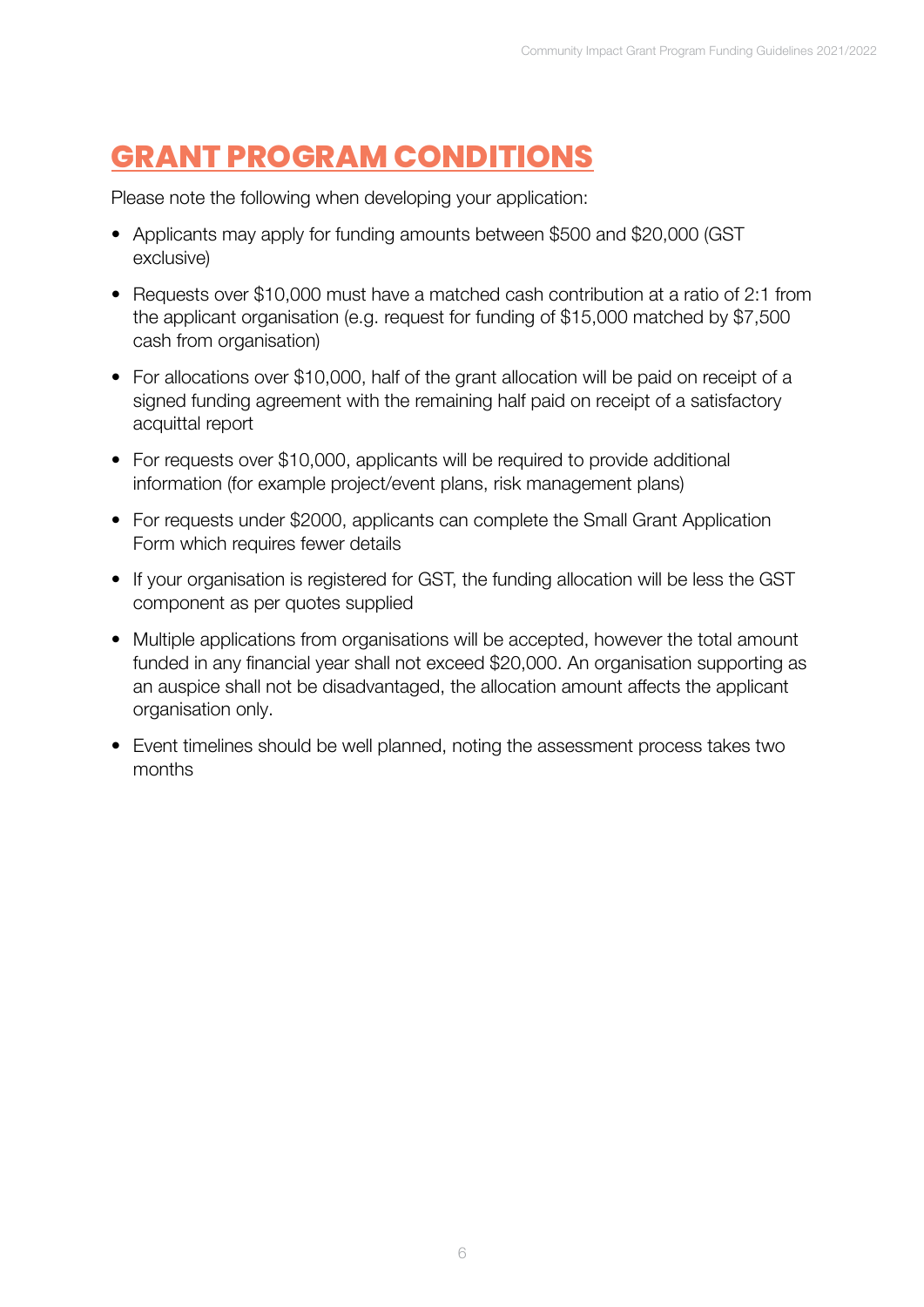#### **BUDGET REQUIREMENTS**

A clear budget is required for your application to be assessed properly. Your application may not be assessed if you don't include the following in your application:

- Any other project funding
- An estimate of the value of the project's volunteer hours (apply a rate of \$30 per hour per person to determine this figure and include in the project budget as the group's in-kind contribution)
- Any matched contribution from the organisation (financial and in-kind), noting this is a requirement for funding over \$10,000.
- Quotes for all goods and services over the value of \$500 (where possible all goods and services should be sourced from local suppliers)
- A copy of the organisation's bank statement (not less than three months old) or the latest Annual Report

See our 'Budget Tip Sheet' at [ballarat.vic.gov.au/city/my-community/grants](https://www.ballarat.vic.gov.au/city/my-community/grants)

#### **FUNDING CONDITIONS FOR SUCCESSFUL APPLICANTS**

Successful applicants will be required to:

- Enter into a formal agreement with the City of Ballarat
- Spend grant money as stated in the original application. You must apply for any variation in writing for approval to spend grant money in a different way
- Return grant funding if the funding agreement conditions are not met
- Acknowledge the City of Ballarat on any project promotional material. The City of Ballarat can provide an electronic logo upon request and may need time to approve any promotional materials
- Return grant funding if the project does not go ahead
- Understand the City of Ballarat makes no commitment or obligation to fund the project beyond the funding agreement term

For more information on application requirements or funding conditions, contact the Engaged Communities team on 5320 5500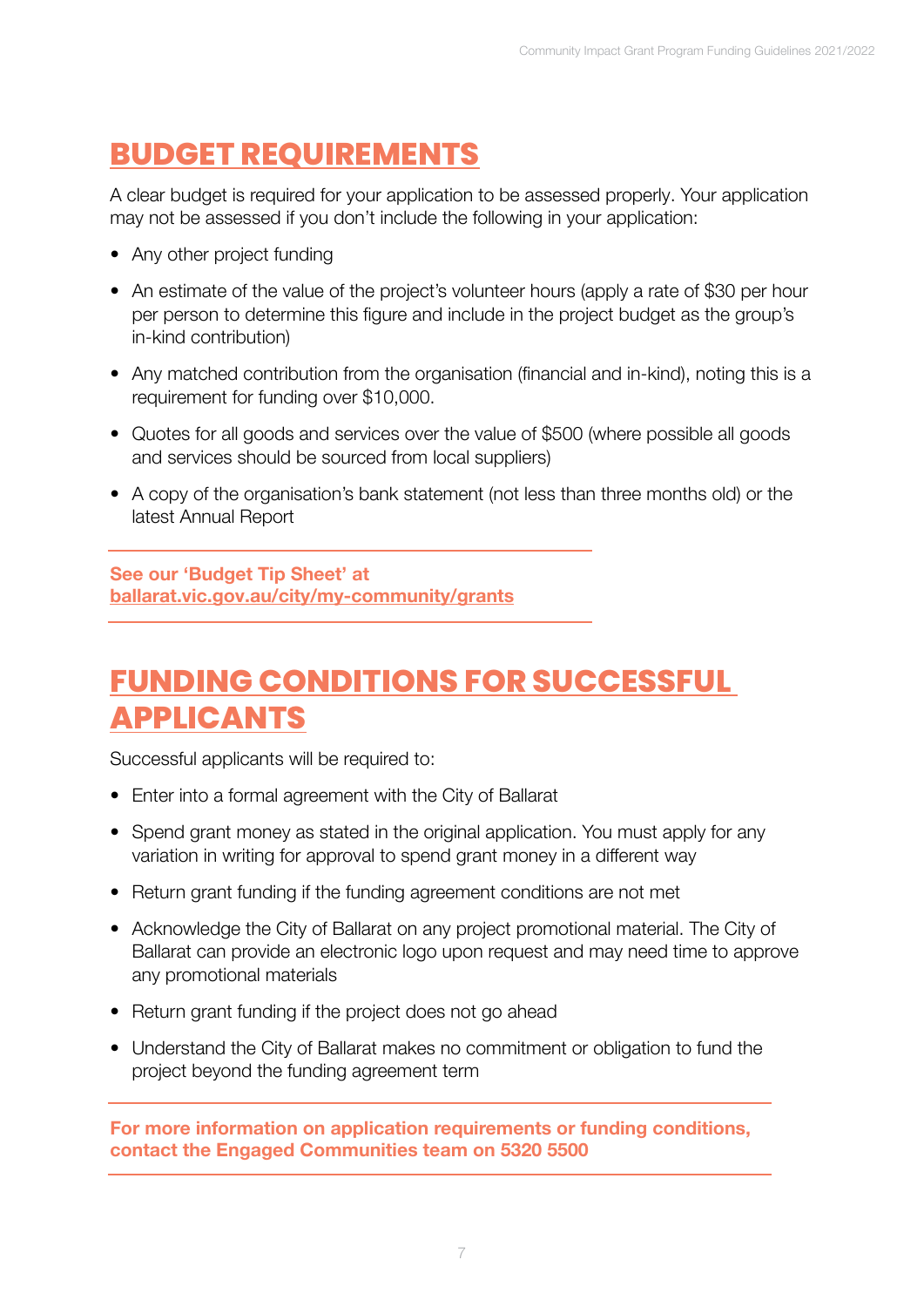## **ASSESSMENT**

The Committee use a standard scoring system to assess all eligible applications. They consider the following things:

- Clear links to the funding priorities
- Demonstrated project need
- Overall community impact and benefit
- Use of local suppliers
- Inclusion consideration
- Budget
- Complete and accurate
- Quotes supplied
- Contribution from organisation

The Committee may decide to partially fund your request. Committee decisions are final.

| <b>Round</b> | <b>Open</b> | <b>Assessed</b> | <b>Funding received</b> |
|--------------|-------------|-----------------|-------------------------|
| One          | August      | September       | October                 |
| Two          | October     | November        | December                |
| <b>Three</b> | February    | March           | April                   |
| Four*        | April       | May             | June                    |

*\*There may be less than four rounds if funds are fully allocated in earlier rounds*